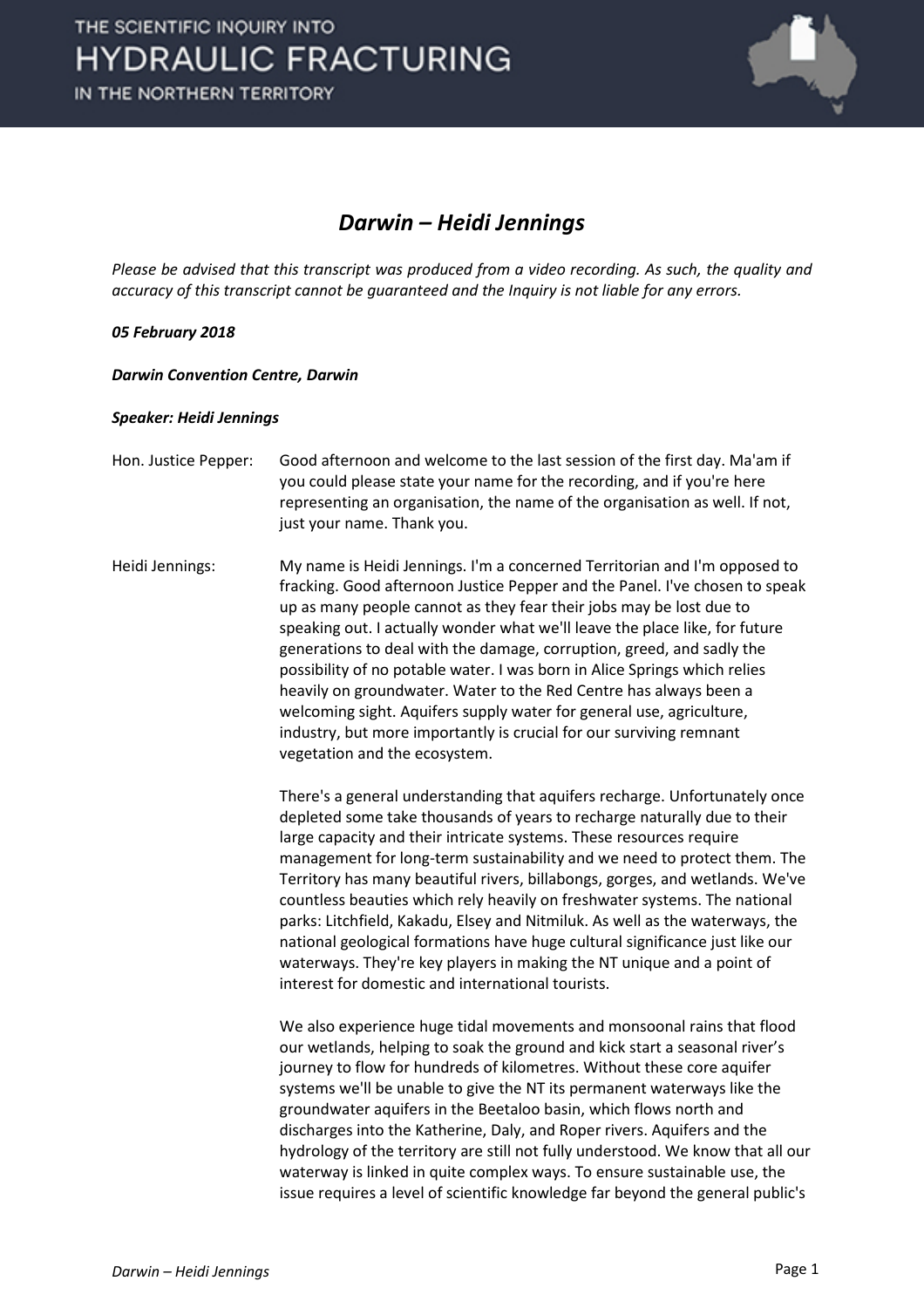

and general politicians' understanding, and for this reason alone there needs to be more study before action.

We've lived on our 20 acre property at Berry Springs for the last 25 years. Although we're not farmers, we have enjoyed keeping the natural bush. We do rely on bore water. Our bore draws one litre a second which is relatively small in comparison to some agricultural bore systems in the top end. The bore water was originally documented on a bore report in 1993 coming from the Burrell Creek formation. This has changed over time with new investigations that now our bore water comes from the South Alligator Rock formation. This was discovered after new bores were drilled in the area not far from our property. This is one example of water having the potential to possibly change over time, travel over large distances and bring light to our current misinterpretation of where our water really comes from.

Therefore if any waterway becomes contaminated in a certain place in the territory, we put every waterway in the territory at risk. A moratorium was put on Berry Springs aquifer to ensure it wasn't overused. This was to maintain groundwater levels and water quality to meet the requirements for consumption and environmental use. This was also to ensure and support the Aboriginal culture, community, and the environment are all protected as well as ensure economic development is sustainable. In 1997 a mobile base station was permitted to be erected over the Berry Springs aquifer. My concerns eventually turned into knowledge rather than being in the dark.

After hearing the plight of an Australian farmer, the late George Bender, fighting for the rights to protect water on his land from fracking made me more concerned about our water, air, land, and all Australians and our future generations. A new property development of 18 five-acre blocks was proposed in close proximity to the Berry Springs waterhole. I was concerned of the potential risk to the waterways and what the kind of effect could do to the aquifers after 18 bores were installed and extracting water. There's a large concern with numerous other concerns that will affect our beautiful waterways, run off from residential water use, septic tanks and soil washer.

At present in the territory we have issues of water contamination: the McArthur River Mine, Mount Todd, and the Katherine PFAS issue, just to name a few. These issues have not been rectified, and it seems it may take many years before a solution is found, if ever. In Australia, we already have the Condamine River as an example of destruction from fracking. The water can be lit up on fire as escaping gas leaks in the form of bubbles. Two wells have been placed beside the Condamine where most of the gas is bubbling to release the excess of leaking gas. It is being burned off in the atmosphere to alleviate the issue, but leakages into the river from the underground pipes has also become an issue.

This has caused numerous mass fish deaths as well as having the flow on effects to other fauna and flora in the area. This needs to be monitored, controlled, and fixed for many years to come. A farmer from Wyoming in the USA, John Fenton, once believed fracking was more efficient and less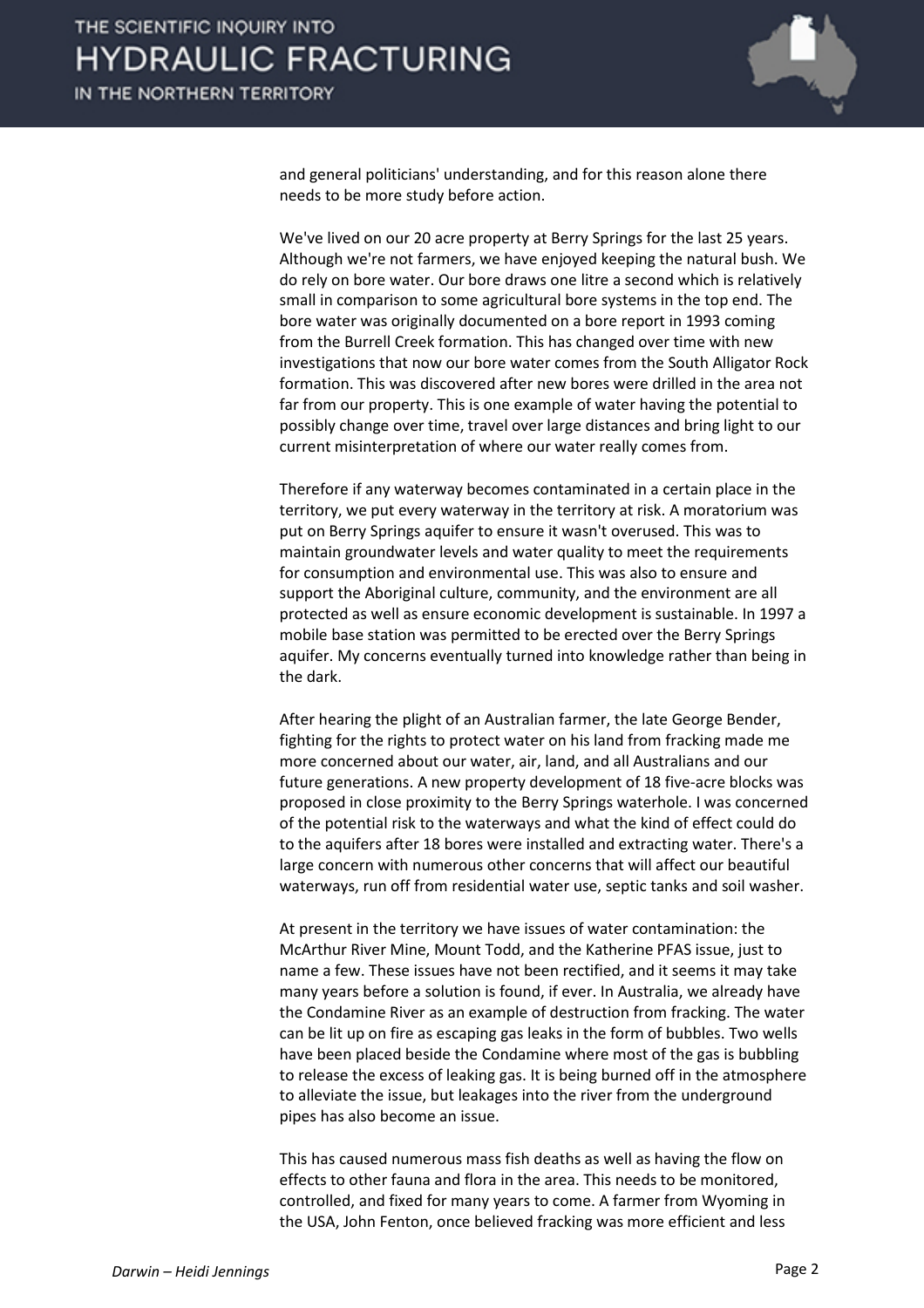

invasive way to extract underground resources, and previously had no issue living near a fracking field. His wife has since developed consistent nosebleeds and severe medical conditions as does his neighbours. The family have to open doors and windows when showering as there is excessive levels of gas that is contained in the water they used. He is concerned for his family and community's health. The water in the area is unusable and the surrounding land has suffered.

We are still looking for scientific evidence that fracking is safe. So far I only see negative impacts it has made on the land, air, and water. Fracking is not good for the environment nor human health. Pipes can and do split over time from ground movement. There are no guarantees this won't happen. Monitoring the pipes is impossible and only obvious after the damage is done. Fracking has already been deemed unsafe throughout the world. The United States EPA warns of gases and fluids moving to underground resources. Queensland has had an increase of health issues to people that live close to fracking wells. Tests revealed that heavy levels in humans, animals and water are increasing.

Fishing in the NT is a big industry, as is tourism, industries that rely heavily on natural escarpments and waterways of our beautiful territory. If our natural resources are diminished or deemed unusable not only will these industries be greatly affected but our farming industry and lifestyle will also be greatly affected. The recommendations. The recommendations are not secure. There are no assurances to protect the water. I do wonder if there is rehabilitation funds set aside in trust by the company. Farmers and their land rely on clean, fresh water and it's a human necessity and should be prioritised. Farmers and pastoralists should have priority over the land, not the mining companies.

With the current heavily allocated water in the NT, there needs to be a thorough overlook of water allocation, as some groundwater resources are already known to have limited capacities for further allocations of water. Fracking will need to use a significant percentage of the unallocated water. Fracking uses over 10 million litres with each injection. If they are successful in gaining an exploration or extraction licence companies should be carefully monitored to ensure that they have the correct water licence to extract. Cement cased pipes are only a short-term fix, and the deterioration of the pipes will eventually lead to contamination. The pipes are under a lot of pressure, and the earth moves with seismic activity causing friction and damage.

Continual monitoring should occur prior to all fracking and mining activities. Monitoring should be prioritised prior to and be ongoing throughout the life of fracking and beyond. Monitoring must be completed by a range of professionals, government agencies or independent consultants to ensure the risk of corruption is minimised. Higher taxes should be compulsory for any mining company due to the high risks of destruction to the Australian landscape. Rehabilitation costs should be compulsory and paid by the company into a fund for the future prior to the start of any production. There are more than enough alternative energy sources: wind, hydro,